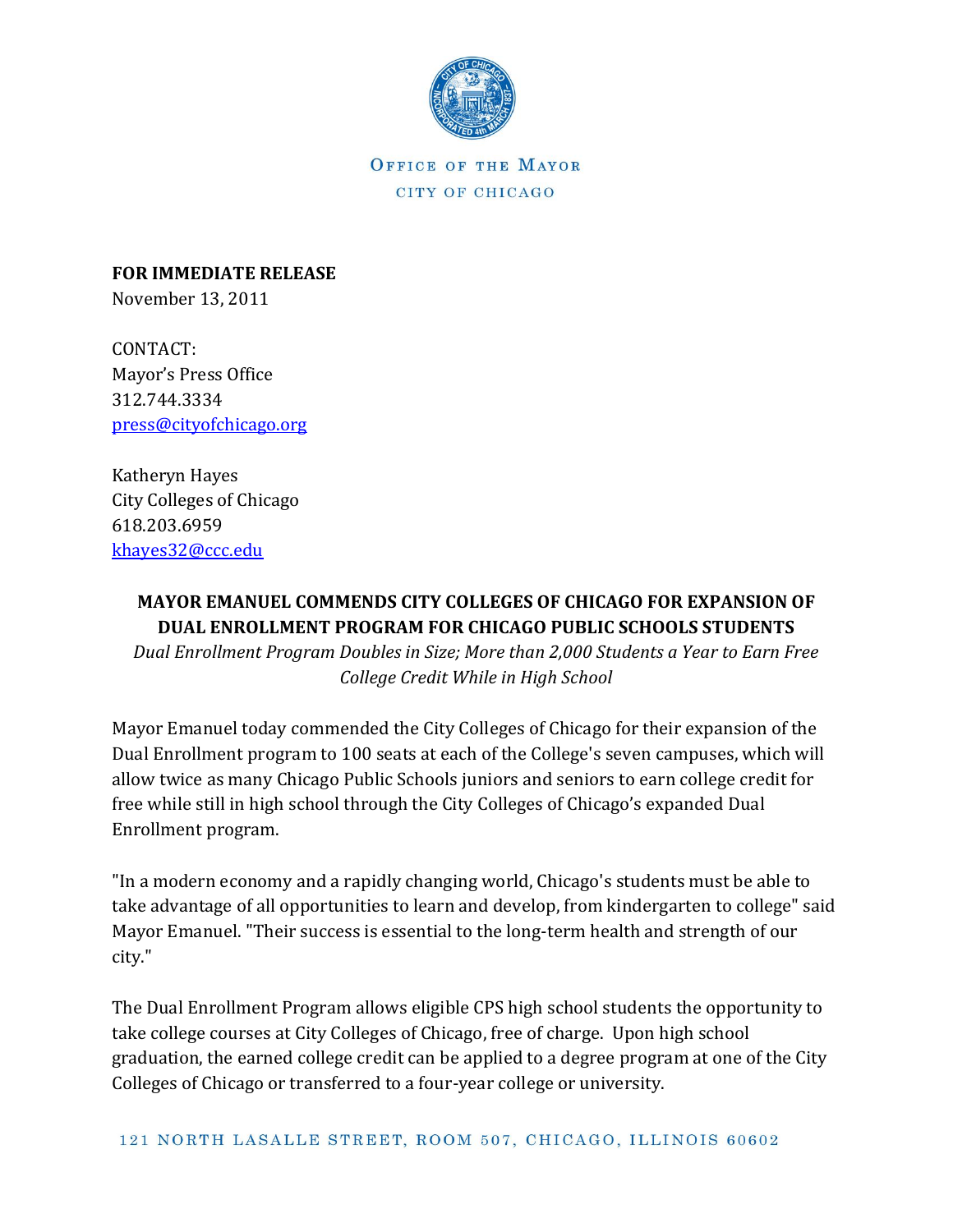

OFFICE OF THE MAYOR CITY OF CHICAGO

The City Colleges has increased the capacity of its Dual Enrollment program to offer twice the number of CPS students the opportunity to participate in the program. Beginning in the Spring semester, which starts January 17th, City Colleges will offer 100 seats at each of its seven colleges across the city, for a total of 2,100 seats over three semesters in the 2012- 2013 school year. Additionally, the City Colleges has made its course schedules available online at [http://www.ccc.edu/student/ClassSchedules.asp,](http://www.ccc.edu/student/ClassSchedules.asp)mso students and their families may select courses.

"The Dual Enrollment program allows Chicago public high school students the opportunity to save both time and money by accelerating the path to a college degree and reducing the cost of a degree by potentially thousands of dollars," said Chancellor Cheryl L. Hyman. "Through our Reinvention effort, City Colleges of Chicago is working closely with the Chicago Public Schools to ensure Chicago students are college ready and are prepared with the skills to succeed in today's workforce or successfully pursue further education."

"We are working to provide our students with a quality education and rigorous curriculum that prepares them for college and career," said CPS CEO Jean-Claude Brizard. "Through the dual-enrollment program, City Colleges of Chicago is offering our students a unique opportunity to take college level coursework while still in high school, encouraging our students to explore college options and supporting their academic success. This partnership brings our district one step closer to graduating every student college ready."

To qualify, students must:

- Be a junior or senior in high school;
- Have a minimum of a 2.5 GPA;
- Have a 90% attendance rate;
- Place at college level on the COMPASS placement exam or have an ACT reading score of at least 19 and math score of at least 21; and
- Submit a signed parental permission form.

Interested students can enroll by speaking with their high school advisor. They may also contact dual enrollment advisors at their nearest CCC location.